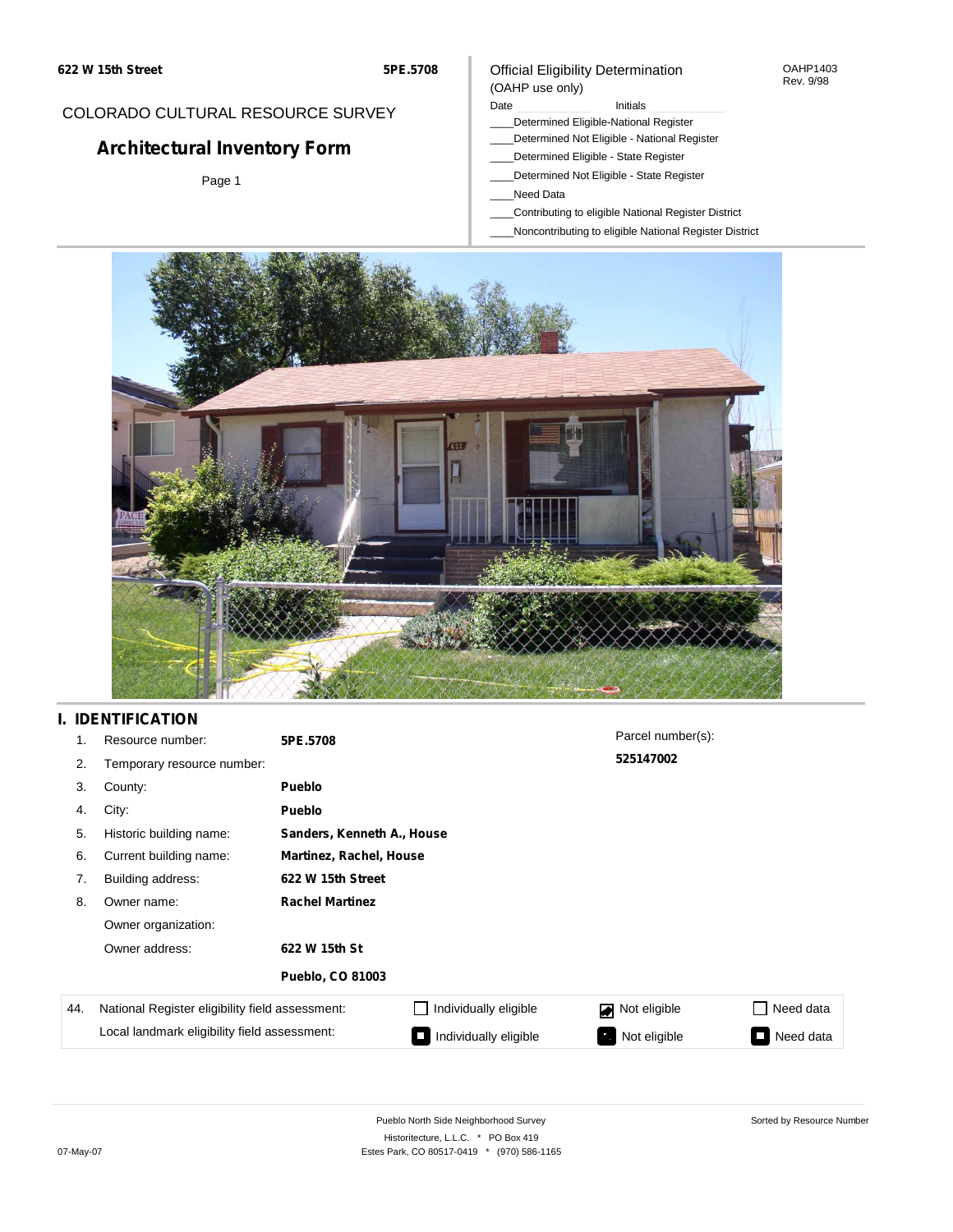Sorted by Resource Number

### **Architectural Inventory Form**

Page 2

### **II. GEOGRAPHIC INFORMATION**

| 9. | P.M.:                   |    | 6th |              | Township:               |       | <b>20S</b>                            |                  |           | Range:            | 65W  |                                                                                |
|----|-------------------------|----|-----|--------------|-------------------------|-------|---------------------------------------|------------------|-----------|-------------------|------|--------------------------------------------------------------------------------|
|    |                         | SE | 1/4 | of <b>SE</b> | 1/4                     | of SE | 1/4                                   | of <b>NW</b> 1/4 |           | of Section        |      | 25                                                                             |
|    | 10. UTM reference zone: |    |     |              | 13                      |       |                                       |                  |           |                   |      |                                                                                |
|    | Easting:                |    |     |              | 533651                  |       |                                       |                  | Northing: |                   |      | 4236805                                                                        |
|    | 11. USGS quad name:     |    |     |              | <b>Northeast Pueblo</b> |       |                                       |                  | Scale:    |                   | 7.5  |                                                                                |
|    | Year:                   |    |     |              | 1974)                   |       | 1961 (Photorevised 1970 and           |                  |           |                   |      |                                                                                |
|    | 12. $Lot(s)$ :          |    |     |              |                         |       | 6; Block 40 of County Addition        |                  |           |                   |      | Fraction of Lot 6; Block C of Bartlett & Miller Addition. Also fraction of Lot |
|    | Addition:               |    |     |              |                         |       | <b>Bartlett &amp; Miller Addition</b> |                  |           | Year of addition: | 1871 |                                                                                |

13. Boundary description and justification:

□

The boundary, as described above, contains but does not exceed the land historically associated with this property.

Metes and bounds exist:

### **III. ARCHITECTURAL DESCRIPTION**

| 14. | Building plan (footprint, shape):    | <b>Rectangular Plan</b>              |                       |
|-----|--------------------------------------|--------------------------------------|-----------------------|
|     | Other building plan descriptions:    |                                      |                       |
| 15. | Dimensions in feet (length x width): | 768 square feet                      |                       |
| 16. | Number of stories:                   | 1                                    |                       |
| 17. | Primary external wall material(s):   | <b>Stucco</b>                        | Other wall materials: |
|     |                                      |                                      |                       |
| 18. | Roof configuration:                  | <b>Gabled Roof/Side Gabled Roof</b>  |                       |
|     | Other roof configurations:           |                                      |                       |
| 19. | Primary external roof material:      | <b>Asphalt Roof/Composition Roof</b> |                       |
|     | Other roof materials:                |                                      |                       |
| 20. | Special features:                    | Chimney                              |                       |
|     |                                      | Porch                                |                       |

21. General architectural description:

Oriented to the north, this house rests on a high, concrete foundation. A basement doorway pierces the west side of the foundation's rear (south) elevation. It is approached from the south via a concrete stairwell. It hosts a brown-painted, 1-light, metal slab door. Rough, white stucco clads the exterior walls. Windows are generally 1-over-1-light, double-hung sash, with **brown-painted wood frames and surrounds, and brown-painted, aluminum-frame screens. Brown, vinyl, louvered shutters flank** the windows. A large, single-light picture window opens in the west end of the asymmetrical front (north) facade. A shed-roof porch spans much of the western half of the façade. It has a concrete floor with a red, Roman-brick veneer. The porch supports and railing are white-painted wrought-iron. Four concrete steps approach the porch on the east end of its north elevation. The principal doorway opens east of center in the façade. It hosts a white, 4-panel metal door, opening behind a white, aluminumframe storm door. Another identical doorway opens in the center of the west elevation. Approaching it from the north and south is a 4-step concrete and brick stoop. Sheltering the stoop is a shed roof, on white-painted, wrought-iron supports. Brown, interlocking asphalt shingles cover the side-gabled roof. Brown-painted wood fascia and white-painted wood soffit box the **eaves. A red-brick chimney emerges near the center of the roof ridge.**

Architectural style: 22.

**No Style**

Other architectural styles:

Pueblo North Side Neighborhood Survey Historitecture, L.L.C. \* PO Box 419 07-May-07 **Estes Park, CO 80517-0419** \* (970) 586-1165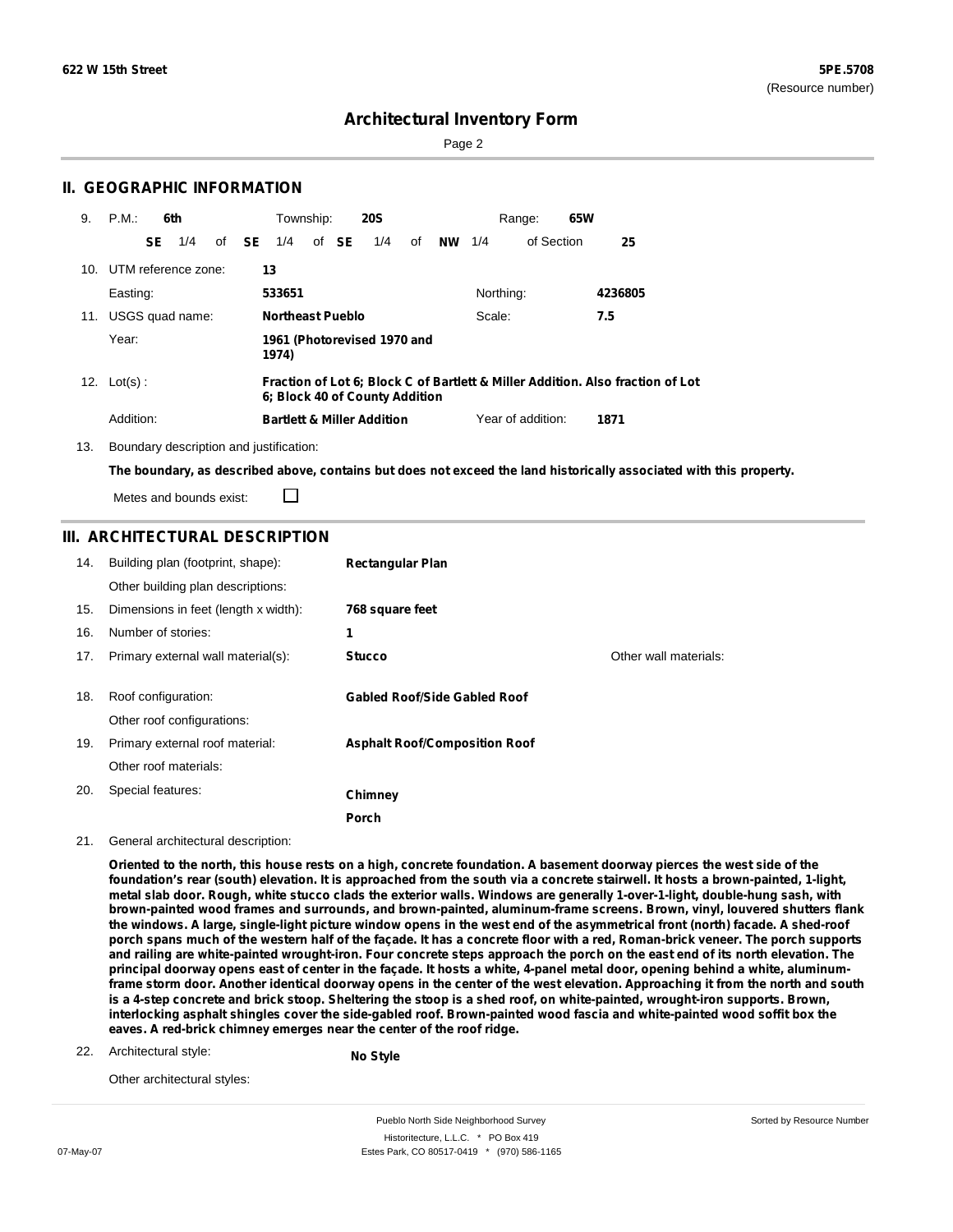Page 3

**Building type: Ranch Type** 

23. Landscape or special setting features:

This property is located on terrain sloping downward from north to south, with an elevation of around 4,700 feet above mean sea level. The neighborhood features modest, one-story houses. Setbacks from West 15th Street are generally the same on this block. This property is situated on the south side of West 15th Street, between 618-620 West 15th Street to the east and 624 West 15th Street to the west. Gravel covers the strip separating the sidewalk from the street. A planted-grass yard, with mature **landscaping, surrounds the house. Encircling the yard is a combination of chain-link and woven-wire fences.**

24. Associated buildings, features or objects: **No associated buildings identified.**

#### **IV. ARCHITECTURAL HISTORY**

| 25. | Date of Construction:  | Estimate:                        | Actual: | 1949                                                                                          |
|-----|------------------------|----------------------------------|---------|-----------------------------------------------------------------------------------------------|
|     | Source of Information: |                                  |         | Pueblo County Office of Tax Assessor. Property information card [internet].                   |
| 26. | Architect:             | unknown                          |         |                                                                                               |
|     | Source of information: |                                  |         |                                                                                               |
| 27. | Builder:               | unknown                          |         |                                                                                               |
|     | Source of information: |                                  |         |                                                                                               |
| 28. | Original Owner:        | Kenneth A. Sanders               |         |                                                                                               |
|     | Source of information: | Co. consulted 1886 through 2003. |         | Pueblo City Directory. Pueblo, Co.; Salt Lake City; Kansas City, Mo.; and others: R.L. Polk & |

29. Construction history:

According to Pueblo County Tax Assessor records, this building was constructed in 1949. An analysis of the style, materials, and historical records corroborates this date. The only modifications since that time have been the application of stucco over the original (most likely brick) exterior-wall cladding and the replacement of the original doors. Based on the materials, these **changes were made after 1980.**

30. Location: **original** Date of move(s):

### **V. HISTORICAL ASSOCIATIONS**

|     | 31. Original use(s): | <b>Single Dwelling</b> |
|-----|----------------------|------------------------|
| 32. | Intermediate use(s): | <b>Single Dwelling</b> |
|     | 33. Current use(s):  | <b>Single Dwelling</b> |
|     | 34. Site type(s):    | <b>Residence</b>       |

35. Historical background:

The first owner and resident of this house, constructed in 1949, was Kenneth A. Sanders. He was born on October 15, 1921, in Calumet, Oklahoma. He had two sons, Kenneth A. "Ike" Sanders, II, and Chris Sanders. The elder Kenneth Sanders moved **from this house prior to 1960. He died on March 12, 1989.**

Ernest and Marie C. Trujillo purchased this property prior to 1985, when they sold it to Dennis M. and Jean L. Trujillo. Associates Financial Services obtained the house and lot in 1998, selling it a month later to Howard and Pauline Klemmer. The **Klemmers, in turn, sold the property to Rachel Martinez, the current owner and resident, in 1998.**

Sources of information: 36.

**Pueblo County Office of Tax Assessor. Property information card [internet].**

**Pueblo City Directory. Pueblo, Co.; Salt Lake City; Kansas City, Mo.; and others: R.L. Polk & Co, consulted 1886 through 2003.**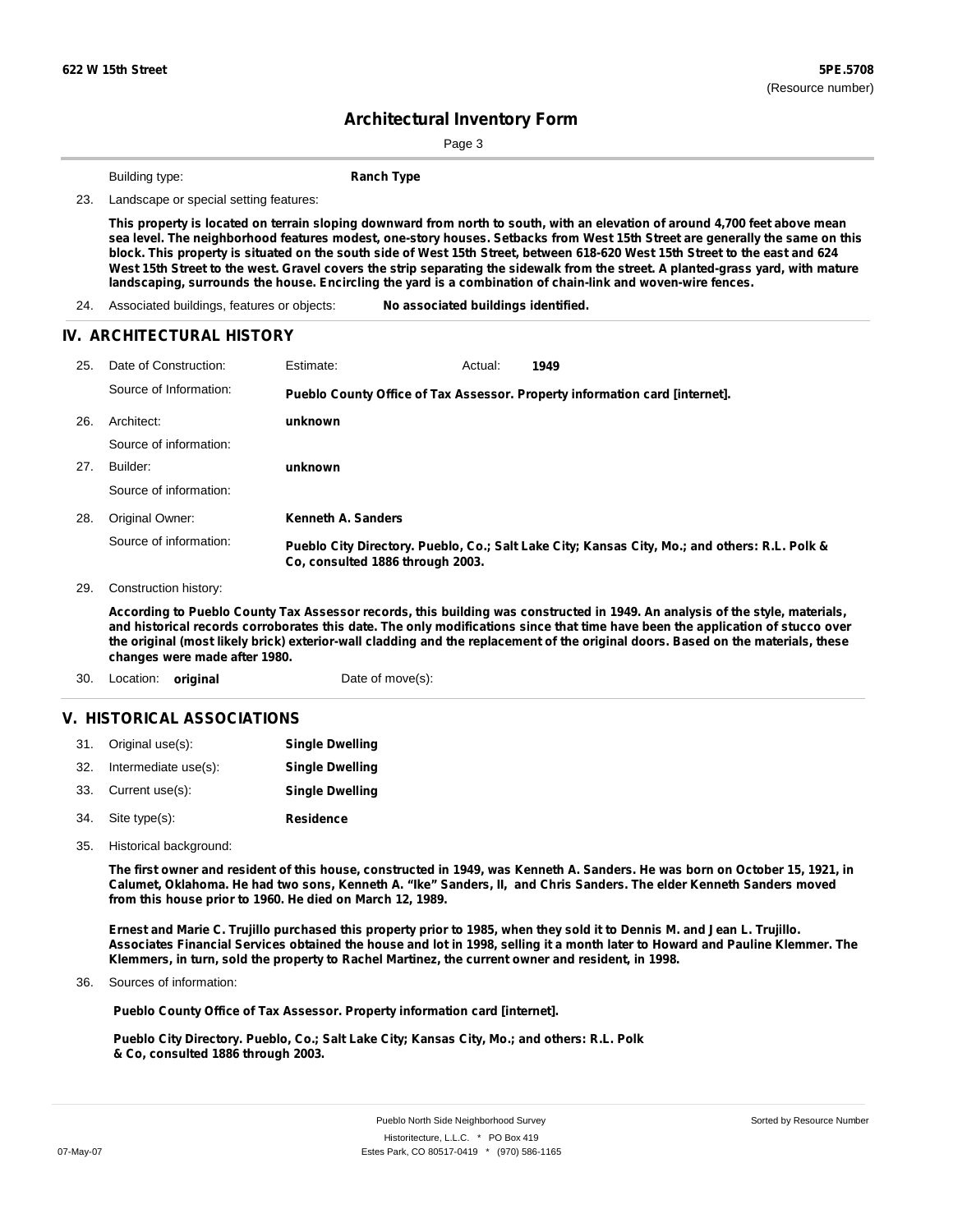Page 4

**Sanborn Fire Insurance Maps (for Pueblo, Colorado). New York: Sanborn Map and Publishing Co., 1883, 1886, 1889, 1893, 1904-05, 1904-51, and 1904-52.**

**"Kenneth A. Sanders" [obituary]. Pueblo Chieftain, 15 March 1989, p. 6A.**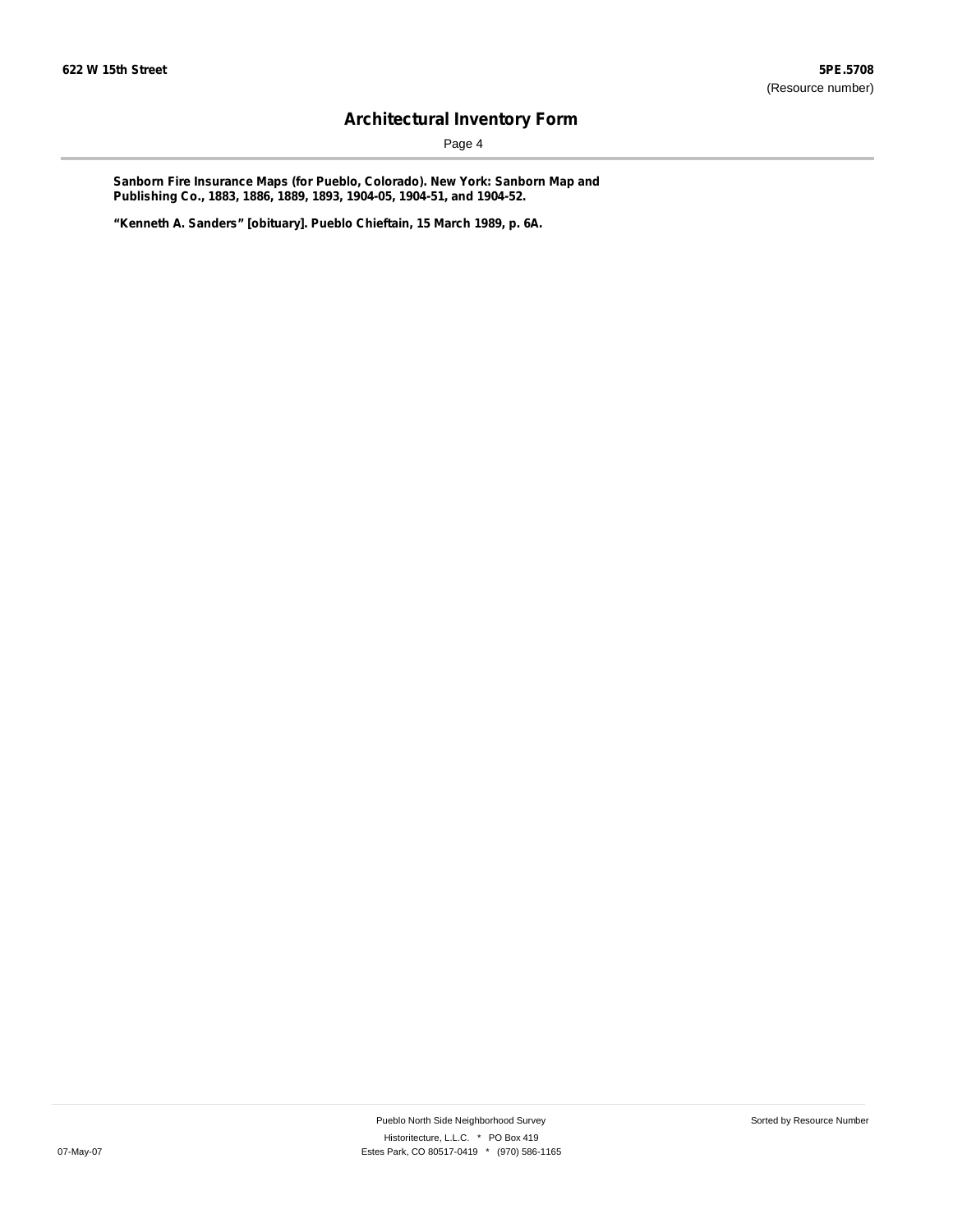Sorted by Resource Number

# **Architectural Inventory Form**

Page 5

|     | <b>VI. SIGNIFICANCE</b>                                                                                                                                                           |
|-----|-----------------------------------------------------------------------------------------------------------------------------------------------------------------------------------|
| 37. | Local landmark designation:<br>Yes $\Box$<br>No.<br>$\mathbf{F}_{\mathbf{r}}$                                                                                                     |
|     | Designation authority:                                                                                                                                                            |
|     | Date of designation:                                                                                                                                                              |
| 38. | Applicable National Register criteria:                                                                                                                                            |
|     | A. Associated with events that have made a significant contribution to the broad pattern of our history.                                                                          |
|     | B. Associated with the lives of persons significant in our past.<br>$\blacksquare$                                                                                                |
|     | C. Embodies the distinctive characteristics of a type, period, or method of construction, or represents the work<br>П                                                             |
|     | of a master, or that possess high artistic values, or represents a significant and distinguished entity whose<br>components may lack individual distinction.                      |
|     | D. Has yielded, or may be likely to yield, information important in history or prehistory.                                                                                        |
|     | Qualifies under Criteria Considerations A through G (see manual).<br>$\sim$                                                                                                       |
|     | Does not meet any of the above National Register criteria.<br>₩                                                                                                                   |
|     | <b>Pueblo Standards for Designation:</b>                                                                                                                                          |
|     | 1a. History                                                                                                                                                                       |
|     | $\overline{\mathbf{r}}_1$<br>Have direct association with the historical development of the city, state, or nation; or                                                            |
|     | <u>1b. History</u>                                                                                                                                                                |
|     | Be the site of a significant historic event; or<br>$\overline{\phantom{a}}$                                                                                                       |
|     | 1c. History                                                                                                                                                                       |
|     | Have direct and substantial association with a person or group of persons who had influence on society.<br>$\overline{\phantom{a}}$                                               |
|     | 2a. Architecture<br>Embody distinguishing characteristics of an architectural style or type; or                                                                                   |
|     | $\Box$                                                                                                                                                                            |
|     | 2b. Architecture<br>Be a significant example of the work of a recognized architect or master builder, or<br>$\Box$                                                                |
|     | 2c. Architecture                                                                                                                                                                  |
|     | Contain elements of architectural design, engineering, materials, craftsmanship, or artistic merit which represent a<br>$\Box$<br>significant or influential innovation;          |
|     | 2d. Architecture                                                                                                                                                                  |
|     | Portray the environment of a group of people or physical development of an area of the city in an era of history<br>$\Box$<br>characterized by a distinctive architectural style. |
|     | 3a. Geography                                                                                                                                                                     |
|     | Have a prominent location or be an established, familiar, and orienting visual feature of the contemporary city, or                                                               |
|     | 3b. Geography                                                                                                                                                                     |
|     | Promote understanding and appreciation of Pueblo's environment by means of distinctive physical characteristics<br>or rarity; or                                                  |
|     | 3c. Geography                                                                                                                                                                     |
|     | Make a special contribution to Pueblo's distinctive character.<br>$\overline{\phantom{a}}$                                                                                        |
|     | <b>Not Applicable</b><br>Does not meet any of the above Pueblo landmark criteria.                                                                                                 |
|     | $\overline{\phantom{a}}$                                                                                                                                                          |
| 39. | Area(s) of Significance:<br><b>Not Applicable</b>                                                                                                                                 |
| 40. | Period of Significance:<br>n/a                                                                                                                                                    |
| 41. | Level of significance:<br>National:<br>State<br>Local<br>$\Box$<br>$\sim$                                                                                                         |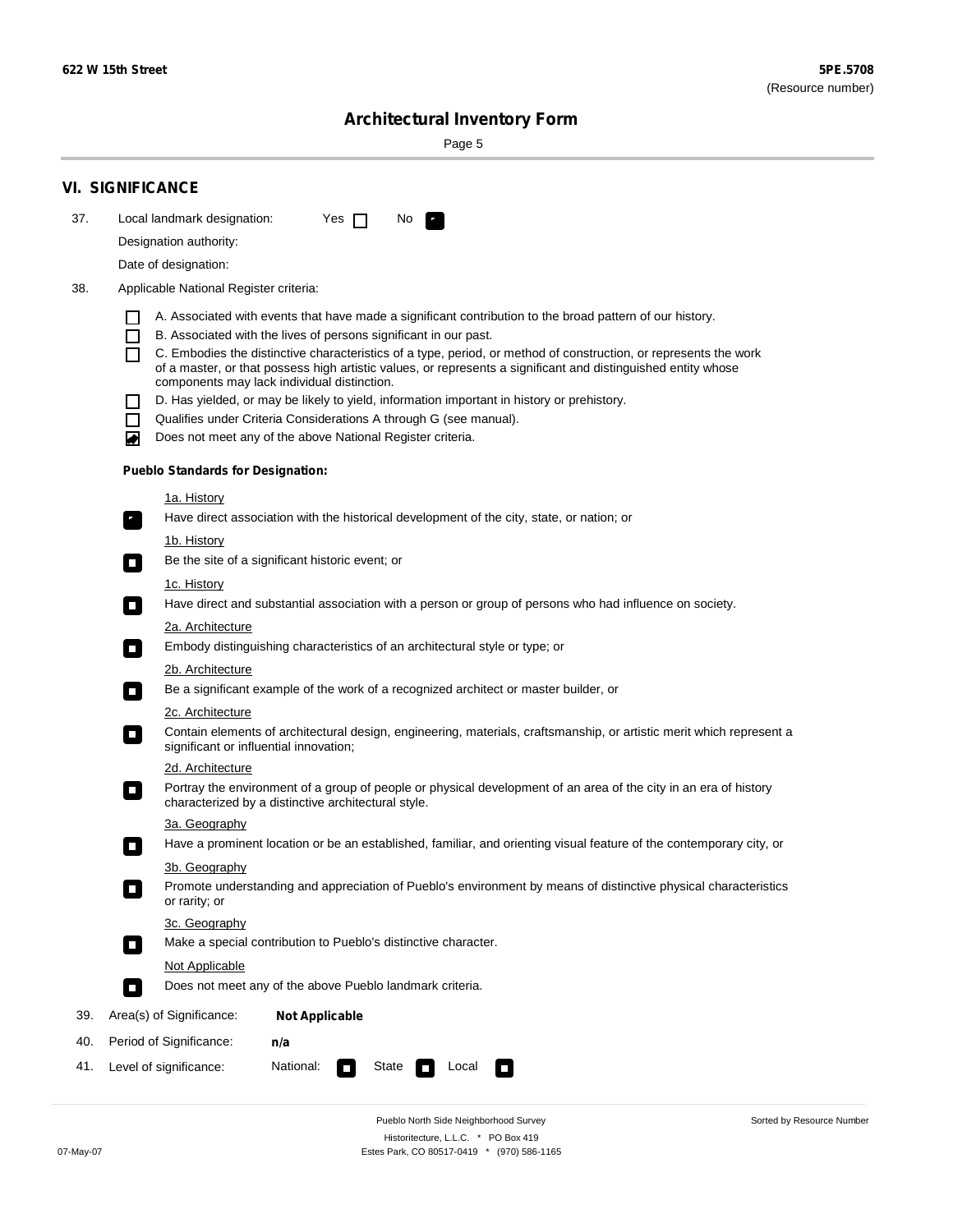Page 6

#### 42. Statement of significance:

This property is historically significant under Pueblo Local Landmark criterion 1A for its association with the post-World War **II development of Pueblo's North Side Neighborhood. However, the levels of architectural and historical significance,** combined with physical integrity, are not to the extent that this property would qualify for individual listing in the National Register of Historic Places, the Colorado State Register of Historic Properties, or as a City of Pueblo Landmark. Nonetheless, **it is a contributing resource within any potential historic district.**

43. Assessment of historic physical integrity related to significance:

Constructed around 1949, this house exhibits a moderately high level of physical integrity relative to the seven aspects of integrity as defined by the National Park Service and the Colorado Historical Society: location, setting, design, materials, workmanship, feeling, and association. The only modifications have been the application of stucco wall cladding and the replacement of the original doors. This property retains sufficient physical integrity to convey its architectural and historical **significance.**

#### **VII. NATIONAL REGISTER ELIGIBILITY ASSESSMENT**

| 44. | National Register eligibility field assessment: |                                                |     | $\Box$ Individually eligible |                   |                                                                                                                                                                                                                        | Not eligible          | $\Box$ Need data |
|-----|-------------------------------------------------|------------------------------------------------|-----|------------------------------|-------------------|------------------------------------------------------------------------------------------------------------------------------------------------------------------------------------------------------------------------|-----------------------|------------------|
|     |                                                 | Local landmark eligibility field assessment:   |     |                              |                   | $\Box$ Individually eligible                                                                                                                                                                                           | <b>R</b> Not eligible | $\Box$ Need data |
| 45. |                                                 | Is there National Register district potential? | Yes |                              | No $\blacksquare$ |                                                                                                                                                                                                                        |                       |                  |
|     | Discuss:                                        |                                                |     |                              |                   | Pueblo's North Side Neighborhood represents the evolution of the city's professional middle and upper<br>classes. Its diversity of architectural styles and forms directly represents the city's changing economic and |                       |                  |

**classes. Its diversity of architectural styles and forms directly represents the city's changing economic and cultural climates. As well, the neighborhood is distinctive because it appears to have evolved independently of the area's dominant industry, steel manufacturing.**

> Yes Yes

No

No  $\blacksquare$  N/A  $\blacksquare$ 

 $N/A$ 

If there is National Register district potential, is this building contributing:

46. If the building is in existing National Register district, is it contributing:

#### **VIII. RECORDING INFORMATION**

| 47. | Photograph numbers): | <b>CD-ROM Photo Disc: North Side Photos</b><br>File Name(s): 15thstw622                                                       |
|-----|----------------------|-------------------------------------------------------------------------------------------------------------------------------|
|     | Negatives filed at:  | <b>Special Collections</b><br><b>Robert Hoag Rawlings Public Library</b><br>100 East Abriendo Avenue<br>Pueblo, CO 81004-4290 |
| 48. | Report title:        | <b>Pueblo North Side Neighborhood Survey</b>                                                                                  |
| 49. | $Date(s)$ :          | 07/19/05                                                                                                                      |
| 50. | Recorder(s):         | <b>Adam Thomas</b>                                                                                                            |
| 51. | Organization:        | Historitecture, L.L.C.                                                                                                        |
| 52. | Address:             | <b>PO Box 419</b>                                                                                                             |
|     |                      | Estes Park, CO 80517-0419                                                                                                     |
| 53. | Phone number(s):     | (970) 586-1165                                                                                                                |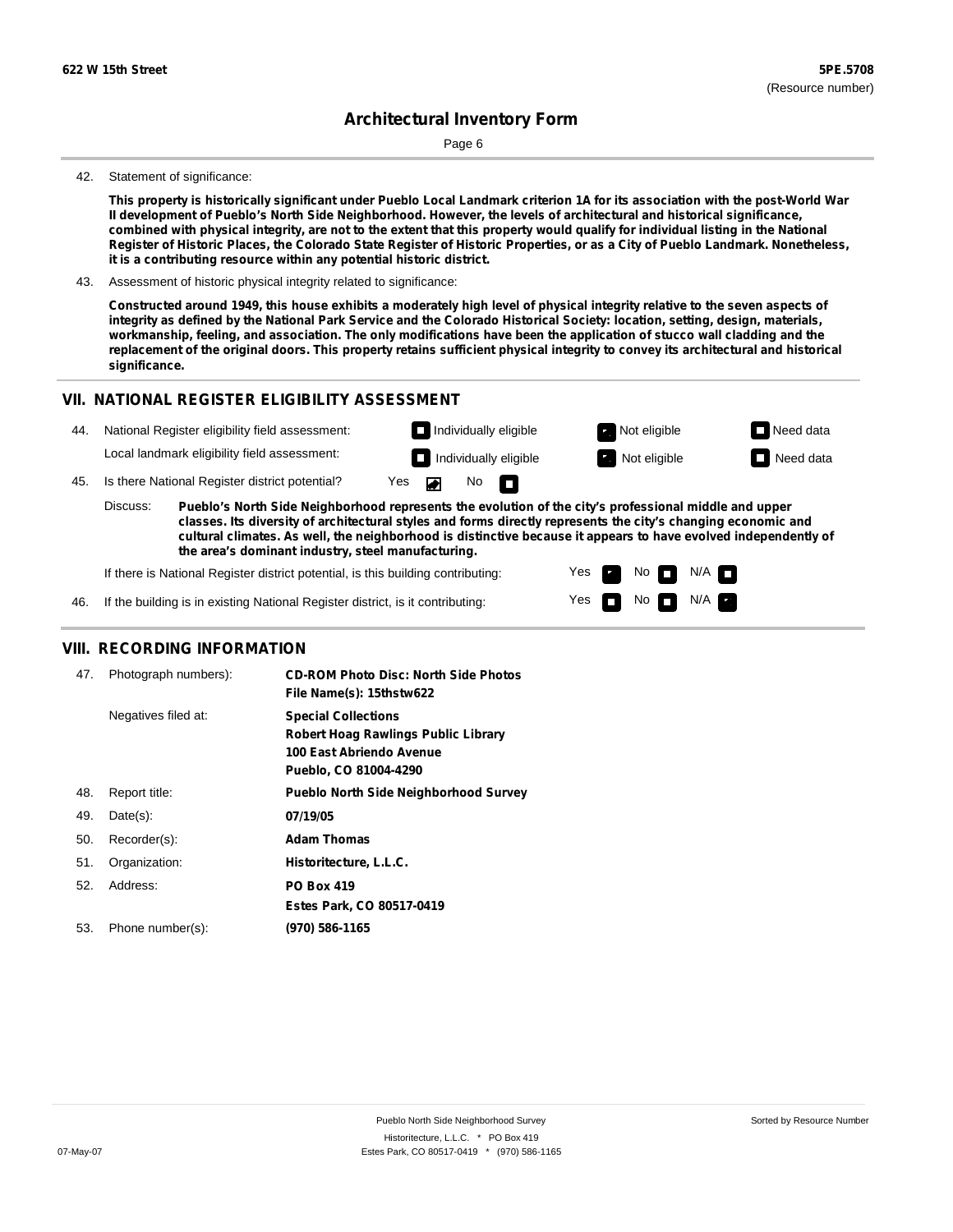Page 7